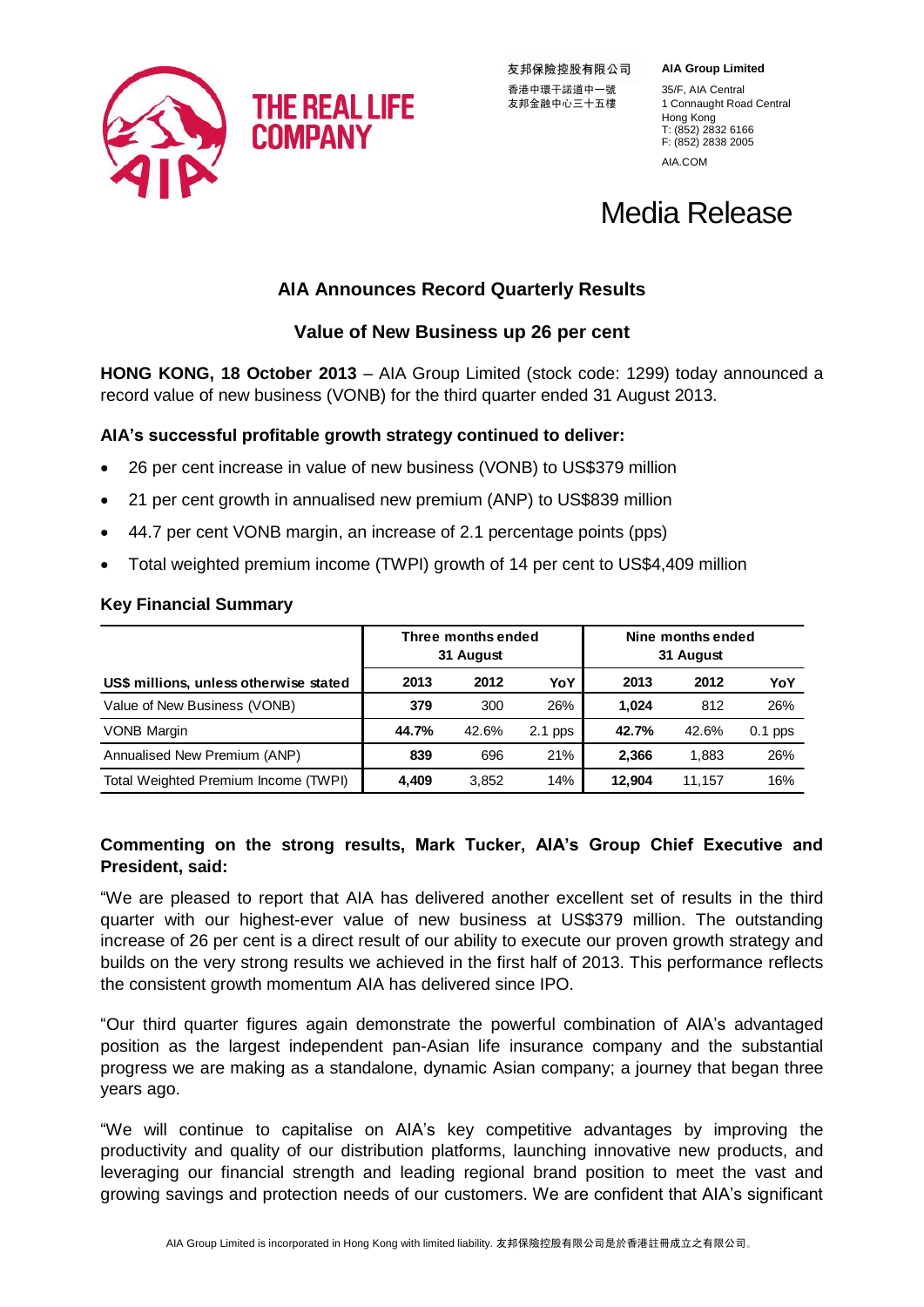#### *AIA Announces Record Quarterly Results Page 2*

future growth opportunities combined with the successful execution of our strategy will continue to generate sustainable value for our shareholders."

## **SUMMARY FOR THE THIRD QUARTER**

VONB increased by 26 per cent to US\$379 million compared with the third quarter of 2012, as we continued to optimise both new business volume and margin to deliver sustainable growth.

Each of our geographic market segments delivered double-digit growth in VONB over the quarter building on the very strong performance in the first half of the year. Highlights of the quarter include the ongoing positive momentum achieved by AIA in Hong Kong and China, the excellent growth from our Philippine and Indonesian businesses and sustained improvements in our Korean operation.

AIA delivered a strong increase of 21 per cent in ANP to US\$839 million in the third quarter. VONB margin improved by 2.1 percentage points to 44.7 per cent compared with 42.6 per cent in the third quarter of 2012. Margin expansion was achieved mainly through a positive improvement in product mix.

AIA's proprietary agency channel accounted for 71 per cent of VONB in the third quarter and was a key driver of the overall VONB growth. The successful delivery of our Premier Agency strategy continued with growth in both the number of active agents and agent productivity in the third quarter. We continued to review our agency compensation structure in Thailand, as previously highlighted in our interim results announcement. Partnership distribution also reported solid growth, benefiting from strong bancassurance and group insurance results and the ongoing restructuring of our direct marketing channel in Korea.

TWPI increased by 14 per cent to US\$4,409 million, compared with the third quarter of 2012.

## **OUTLOOK**

Macroeconomic fundamentals in Asia remain robust. Debate over the timing of supportive U.S. monetary policy caused capital market volatility in the third quarter and tested those countries running current account deficits. Asian central banks responded appropriately, as they have the ability and resolve to continue to respond proactively to global liquidity challenges. The larger Asian economies continue to benefit from rebalancing toward domestic sources of growth, while more trade-dependent economies should benefit from a pick-up in global trade emanating from a more positive economic outlook in China and Japan.

Demographic drivers remain strong and we are confident in the immense growth potential for life insurance in Asia. The substantial upside from low insurance penetration, rapid urbanisation, increasing household incomes and the opportunity to reduce the substantial savings and protection gaps across the region will continue to provide AIA with significant growth opportunities. AIA's strong performance since the IPO in 2010 demonstrates the success of our strategy and our advantaged position in the region. We are exceptionally wellpositioned to benefit from the expanding demand for our products and services to create sustainable value for our shareholders.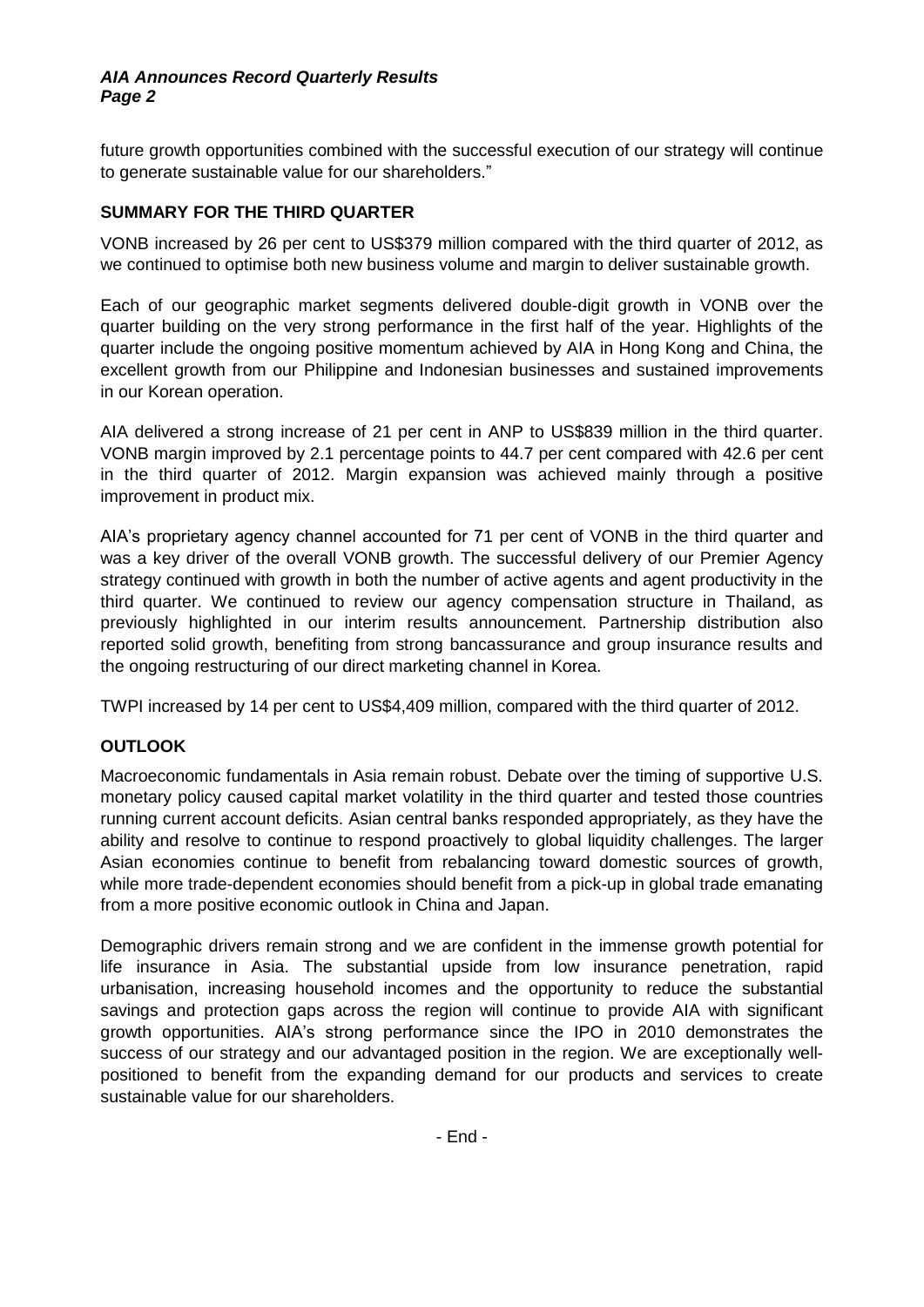#### *AIA Announces Record Quarterly Results Page 3*

## **About AIA**

AIA Group Limited and its subsidiaries (collectively "AIA" or "the Group") comprise the largest independent publicly listed pan-Asian life insurance group. It has operations in 17 markets in Asia-Pacific – wholly-owned branches and subsidiaries in Hong Kong, Thailand, Singapore, Malaysia, China, Korea, the Philippines, Australia, Indonesia, Taiwan, Vietnam, New Zealand, Macau, Brunei, a 97 per cent subsidiary in Sri Lanka, a 26 per cent joint venture in India and a representative office in Myanmar.

The business that is now AIA was first established in Shanghai over 90 years ago. It is a market leader in the Asia-Pacific region (ex-Japan) based on life insurance premiums and holds leading positions across the majority of its markets. It had total assets of US\$147 billion as of 31 May 2013.

AIA meets the savings and protection needs of individuals by offering a range of products and services including retirement savings plans, life insurance and accident and health insurance. The Group also provides employee benefits, credit life and pension services to corporate clients. Through an extensive network of agents and employees across Asia-Pacific, AIA serves the holders of more than 27 million individual policies and over 16 million participating members of group insurance schemes.

AIA Group Limited is listed on the Main Board of The Stock Exchange of Hong Kong Limited under the stock code "1299" with American Depositary Receipts (Level 1) traded on the overthe-counter market (ticker symbol: "AAGIY").

#### **Contacts**

| <b>Investment Community</b> |                | <b>News Media</b>     |                |  |  |  |
|-----------------------------|----------------|-----------------------|----------------|--|--|--|
| Paul Lloyd                  | +852 2832 6160 | <b>Stephen Thomas</b> | +852 2832 6178 |  |  |  |
| Angela Chang                | +852 2832 5480 | Sonia Tsang           | +852 2832 1868 |  |  |  |
| Feon Lee                    | +852 2832 4704 | Emerald Ng            | +852 2832 4720 |  |  |  |

As for all quarterly new business announcements, there will not be a conference call for media or investors but your usual contact will be available to answer queries.